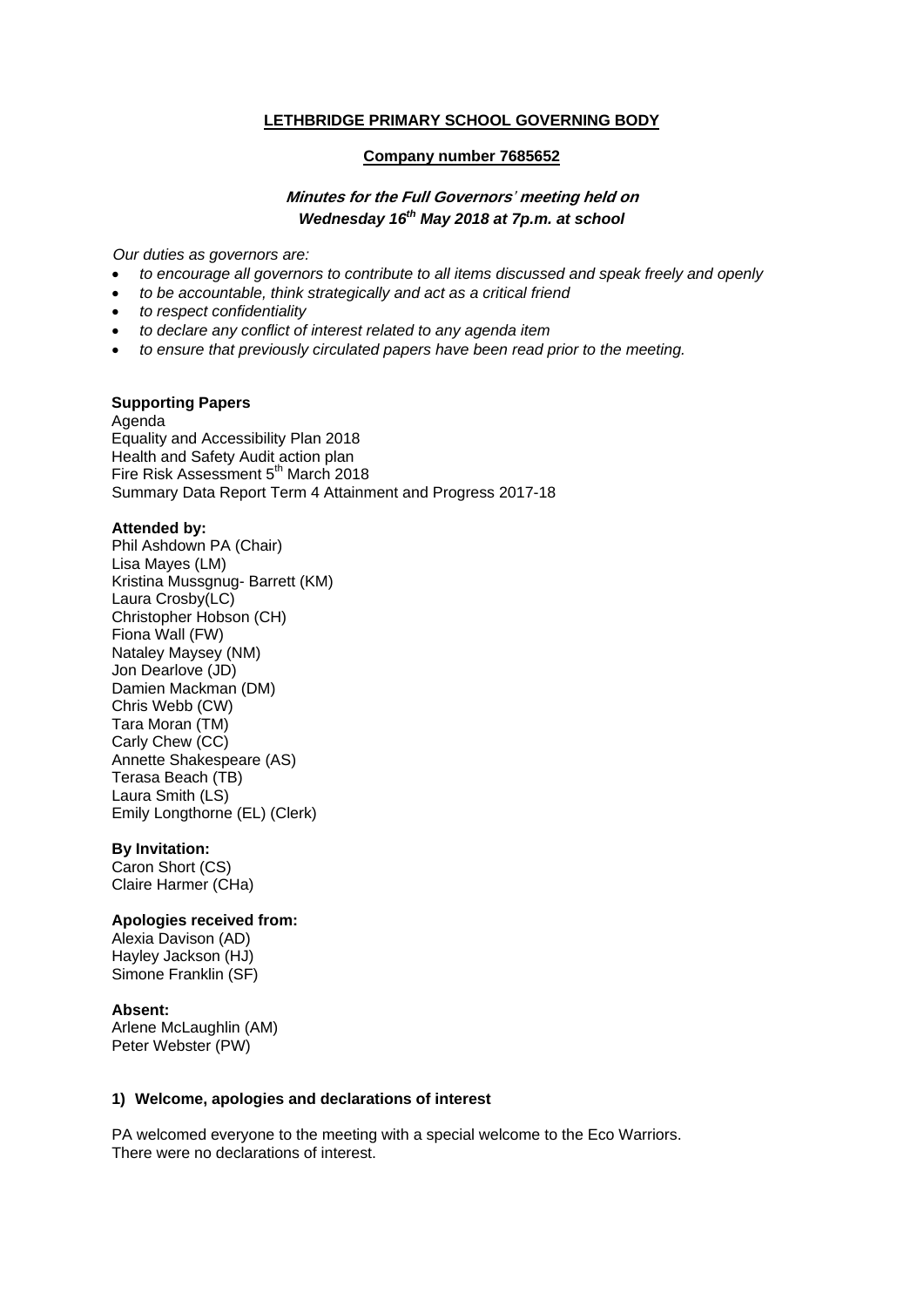# **2) Presentation from Eco Warriors**

Lily, Georgina, Isabelle, Ella, Milly and Toni from years 5 and 6 gave a powerpoint presentation to the governors. They informed governors that their focuses this year have been on maintaining high standards in Eco areas within school, for example through litter picking, recycling and monitoring traffic, water usage and energy usage, and achieving action points on last year's Eco inspection through taking their own minutes, meeting governors, monitoring energy in school and updating the Eco-Code. The Eco Warriors also informed governors of their whole school projects; last year each class took part in a potato growing competition and this year, as part of STEM week, the whole school learnt about cars of the future. PA thanked them for their presentation and said that it was very well presented and clearly a lot of effort and enthusiasm had gone into it. PA asked if they had been Eco Warriors in younger years in school. They replied yes. PA asked how often they met. Ella replied every Wednesday and Isabelle added that on Fridays they monitor the use of lights in school. PA commented that they cover a wide variety of subjects and asked what their favourite part was. They replied Forest School and litter picking. PA asked the governors if they had any questions. FW asked how they became Eco Warriors. Georgina answered that they had to tell their class why they would be good and the class voted for who they thought would be best. FW asked if their were Eco Warriors in every year? They replied yes, from year 1. TB asked if the year 5s had learnt anything from their trip to Coleshill. Ella said that they took part in lots of eco activities such as bio-diversity, bug hunting and composting. TB asked if anything could be used in school. Ella replied maybe growing vegetables for cooking. FW asked if there is any space for a vegetable garden. CS said they have in the past used troughs and baskets. PA asked where waste food from the kitchen goes. LM replied for composting. PA asked if the Eco Warriors had any questions for the governors, or anything they would like help with. They didn't have anything at present. JD asked if they had any thoughts on introducing renewable energy. Ella replied that they learnt about wind power and solar power at Coleshill and that there are solar panels in school. TM asked if there are any projects they would like to do in future. They were unsure at the moment. FW asked if they had collaborated with other schools to see what they are doing. They had not been to other schools so far. PA thanked the Econ Warriors for their presentation and for keeping everyone up to date with their activities on the website. The governors all thanked the Eco Warriors and gave them a round of applause before they left the meeting at 7.10pm. CS informed governors that Helen Rowlatt leads the Eco Council and thanked her. PA asked how many Eco Warriors there are. CHa replied two from each class, a lead and a deputy.

## **3) Notification of items for AOB**

LM- Pupil Numbers

## **4) Minutes of Previous Meeting** *20.03.18*

The minutes were accepted and signed as a correct record of the meeting.

## **5) Matters Arising**

The Pupil Voice questionnaires had been circulated and follow up questions addressed. PA and CS are meeting tomorrow to discuss the mobile phone policy. TB asked if this policy is for pupils or staff. CS replied pupils. TB asked if there is one for staff. LM replied that there is an Acceptable Use policy. FW asked if there is an issue with phones in school. LM replied yes, especially in year 4,5 and 6. LM had written to parents about the ESP in her newsletter. PA said he wanted to follow up on a few other points from the last meeting. PA asked if any governors needed to complete their Hays Safeguarding training. Some governors still need to do this. PA reminded governors that you don't have to do it all at once and you can retake it. **ACTION**- Complete by next meeting. CH asked if governors needed to update their DBS every three years. LM replied no. KM added that she thinks you don't get a notification unless you have a rolling DBS, therefore it would be best practise to use them. CS said she will look into it. **ACTION CS.**

### **6) Data report**

LM had circulated her Data Report prior to the meeting and had included comments on any areas that she felt needed further information. LM reminded governors that children's progress is not always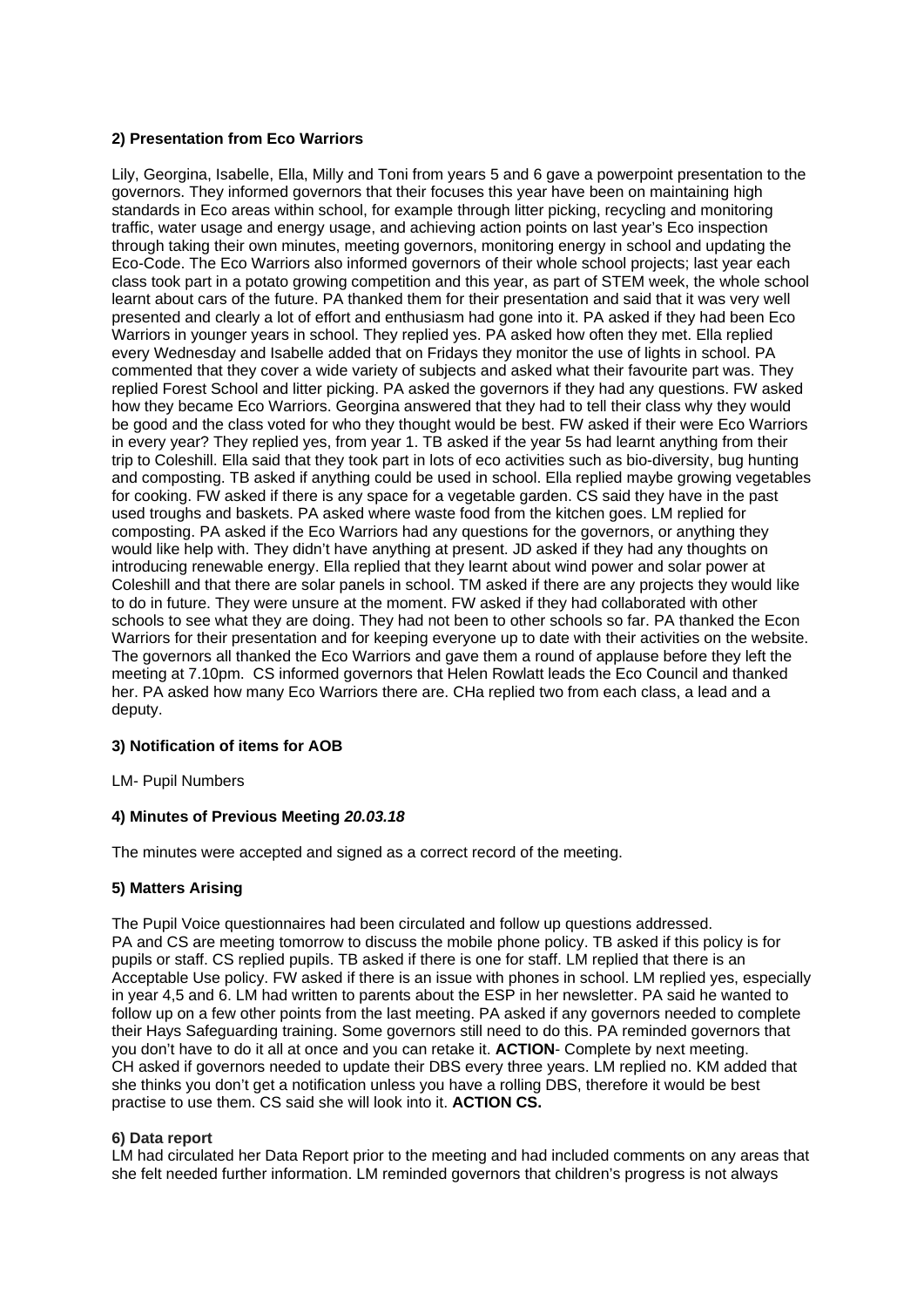perfectly linear but staff work hard to keep them on track. PA asked if there are any significant trends, other than the common boys and girls trend. LM replied no, the data is looking really strong. KM commented that year 4 have closed the gap significantly. LM said she is pleased with yr 4's data and that more children are now at expected than before and those who are not are receiving additional intervention support. PA asked where the weakest points are in the data. LM replied that the data is strong across the whole school but that it looks weaker in Year 1 due to the gap between EYFS and year 1 curriculums, and also year 5 and 6 as their targets are set by comparing their data from the old national curriculum to the new national curriculum. LM added that she is very pleased with the data. LM informed governors that year 1 phonics is looking stronger this year partly due to a change in the teaching of phonics in Reception, enabling the more able pupils to learn phase 5. LM informed governors that last year's year 2 were in the top 10% of the country and that this now needs to transfer to year 6 which could be a challenge but they are doing really well. LM stated that year 3 achieved very high attainment at the end of year 2 and are maintaining. LM added that there is a trend of girls out performing boys across all subjects at expected levels as there are higher numbers of SEN boys than girls in this year group and three boys new to English who have joined the year group this year. LM informed governors that there are 39 boys in year 3 and 30 girls. KM asked if the new times tables tests have come into effect. LM replied not yet, the current year 2s will take it when they are in year 4 in 2020. TM added that they have increased focus on times tables and discussed this at staff meetings. CHa informed governors that it will be a computerised test, which will be a challenge to facilitate. LM said that King William Street School did a trial and it only included times tables, no division, however it is still being developed. AS asked if they knew how many questions it would be and how much time they would have. LM replied that they don't know, but that they will offer to be part of a trial if they are contacted which will help them get a sense of the test. LM concluded that data is strong across the whole school and year 6 look strong for their SATS results. TB asked how the year 6 were doing this week. CHa said that they are doing very well, unfortunately there has been more sickness this year than usual. FW asked what happens if they are ill. CHa replied that they have until Friday to take the tests or they are marked absent and that is it. LC asked if there is a limitation to how many tests they can take in one day. CHa answered just the limitations of what a child could do and that it is a shame if they are unwell as they work so hard towards it. CHa and CC agreed that stress-wise they are doing very well and taking it in their stride. LC asked when results are in. CHa replied  $10<sup>th</sup>$  July. AS asked if there is a breakdown of what they scored in different areas, and if this is given to parents. CHa replied that parents receive the overall score. LM added that the school receives a breakdown of how they performed on certain questions as a cohort which they can use to see areas to focus on. LM informed governors that they will find out this Friday if they will be moderated for writing in years 2, 4 and 6, and that EYFS have been selected for moderation. FW asked how this takes place. LM replied that they send a spreadsheet, which doesn't contain names just pupil numbers, which states their judgements for all areas, then a moderator comes in and asks for a specific child's evidence and staff have a professional discussion with them about their judgements. LM added that it is a lot of extra work. LC asked what the outcome is. LM answered that if the moderator disagrees with a judgement then staff can change it to agree with them. CHa said that in the past they have collected additional evidence to send to them to argue their judgements. LM said that if moderators felt that judgements were really inaccurate they would moderate every child. LC said that when she came into school for a moderation meeting she saw in children's books that their standard can differ depending on their mood. LM said that the statements do say 'mostly' or 'sometimes.' LM informed governors that there is a new part to moderation; for children with SEN you can identify a specific weakness in an area. CS gave an example of a child with dyslexia meeting every target but spelling, so they can still be judged at overall expected, however you can only have one weakness in a very small minority of children. LM said it is difficult to know what will be accepted.

### **7) Safeguarding update**

CS reported that there is nothing to update on at this time.

### **8) Fire report and Health and Safety report**

The Fire Risk Assessment and Health and Safety audit action plan had been circulated prior to the meeting. CHa stated that everything on the Fire action plan was being sorted and Keiron from the Borough was very pleased. CW added that a few points had only been picked up on this year where criteria had changed.

CHa stated that the meeting about the Health and Safety audit seemed very positive, however they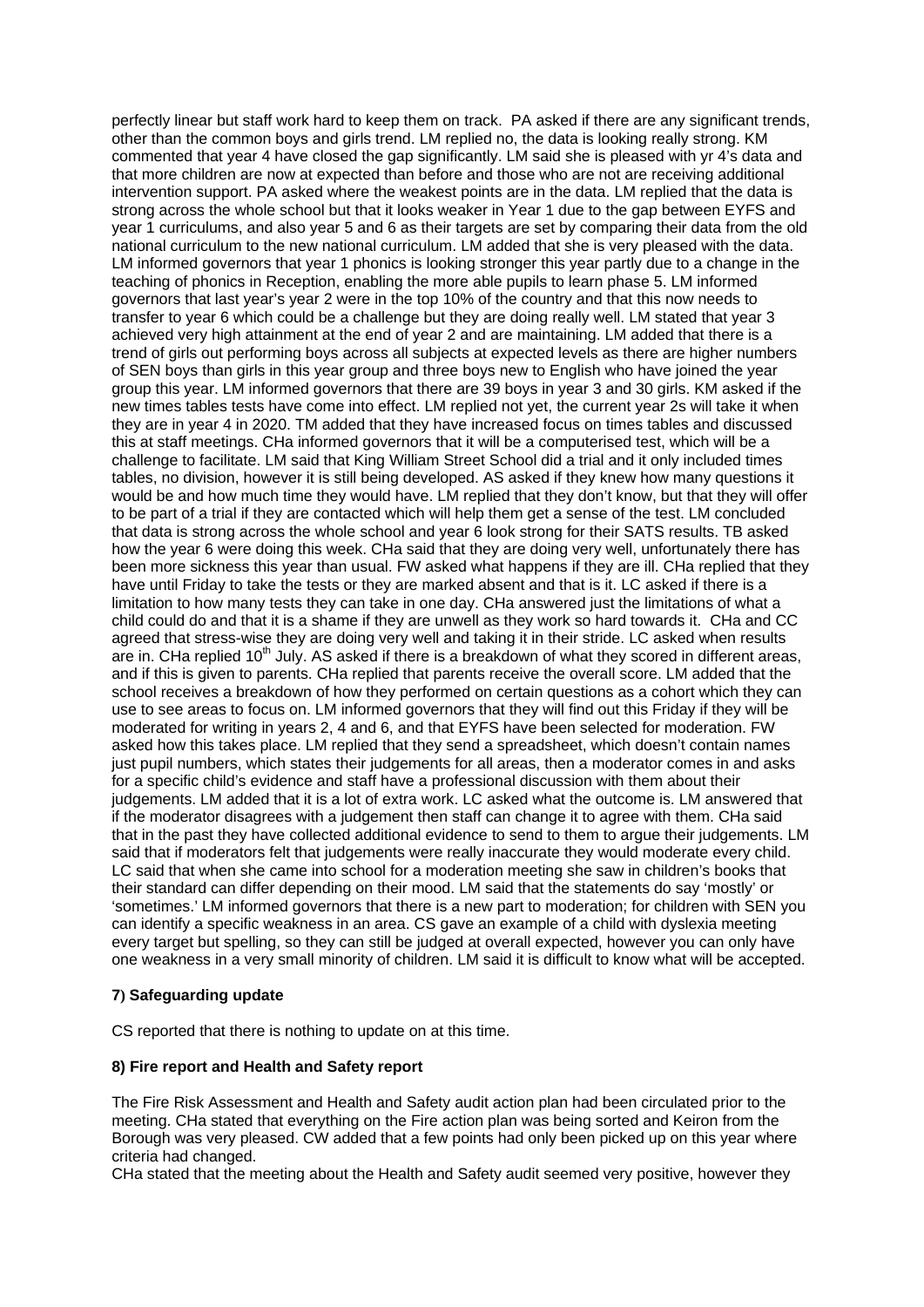had to request the report and had only received it at the end of April. CHa said that all points have been actioned except for those that they are waiting for further information from the Borough, for example Working at Height ladder register. CHa said that they do need to book someone onto COSHH training, but overall nothing too challenging in the report.

PA enquired about the asbestos. CW said that there is an asbestos register which is due to be updated this year and then the management plan will be updated also, all asbestos is covered up and they know where it is. Any contractors have to sign a document when they come in. PA thanked CHa for her report and requested an update once they have received further feedback from the Borough.

# **9) Update from F&S**

DM informed governors that the Finance and Staffing committee met on the 1<sup>st</sup> May where Cathy Millen (CM) updated them on the budget. DM informed governors that the rollover is 20k more than predicted, however this is due to carrying over more from the previous year as increases in income has been matched by increases in cost. CM also talked through the Responsible Officer's report and all was ok. LM gave a staffing update, informing them that forms for preferences for next year had been circulated and two members of staff are on attendance monitoring. DM said that CW informed them that the heating bid was unsuccessful. CW added that they are now appealing the bid as they may have been marked unfairly. DM said that the application for the removal of the fencing and pillars had been submitted and LM will inform parents when they can add comments. CW informed governors that this was now online as of today, unfortunately the Conservation Officer had commented adversely on it. LM said that they need to encourage positive public opinion to outweigh the Conservation Officer's comments. JD asked what comments would be helpful. LM said that the Conservation Officer said that it was the school's fault for not looking after them and that they are not dangerous, so we need to reiterate that it is a public path, they are dangerous and that we need to spend our money on education. LM said to question if they really are historically important. CW added that pillars had been removed in the past by the Borough Council. CH suggested posting on the Old Town Facebook group. NM said that she helps in that group and would be happy to pass a message on. FW asked about contacting a local councilor. TB has a contact with her so offered to get in touch with her. CH suggested a letter to parents. PA asked if people would contact us or the council. CW replied the council. FW suggested using a template. CW said he will ask their advisor what works best, but they only have a week. CW will be working on this tomorrow. LC asked if there was no option for the council to remove them. CW replied that the council have said we have to pay to remove them and rebuild them with the original bricks. DM informed governors that the toilets are all complete, although there is an issue with one of them. CW said he is in contact with the supplier. LM informed governors that they received the 10k they bid for to set up a Sensory and Therapy room. PA asked where the money comes from. LM answered SEND Capital. PA added that the Finance and Staffing committee will meet in June to set the budget for next year.

## **10) Policies:** *Equality and Accessibility*

The Equality and Accessibility Plan had been updated and circulated prior to the meeting. LM informed governors that it needs reviewing every three years and that she hasn't changed the policy, but she has adjusted actions, for example around EAL as that is pertinent to us. LM suggested that governors speak to EAL families and seek their opinions so that they are represented. KM said that some of the actions do not happen in reality so perhaps they should be removed or the wording adjusted, for example bi-annual parent questionnaire, parent-school forum meetings or governors' parent-consultation meeting. LM said it would be good for these to take place so she will add them to the SDP**.** TB mentioned that it states that governors will report annually to parents on the effectiveness and success of the equality plan, therefore this needs to be included in the annual statement. PA agreed. LM asked if governors are happy with the objectives. PA offered to amend the wording of the policy and that it will be approved at the next meeting. **ACTION PA.**

## **11) Governor updates**

PA noted that there have not been any link governor reports since the last meeting and requested that any outstanding be completed for the next meeting in order to inform the SDP. **ACTION- LINK GOVERNORS.** 

PA asked if anyone had been on any training. KM had attended Data Protection and AS had attended Equality and Diversity. TB asked if anything from the GDPR training needed to be mentioned. LM said